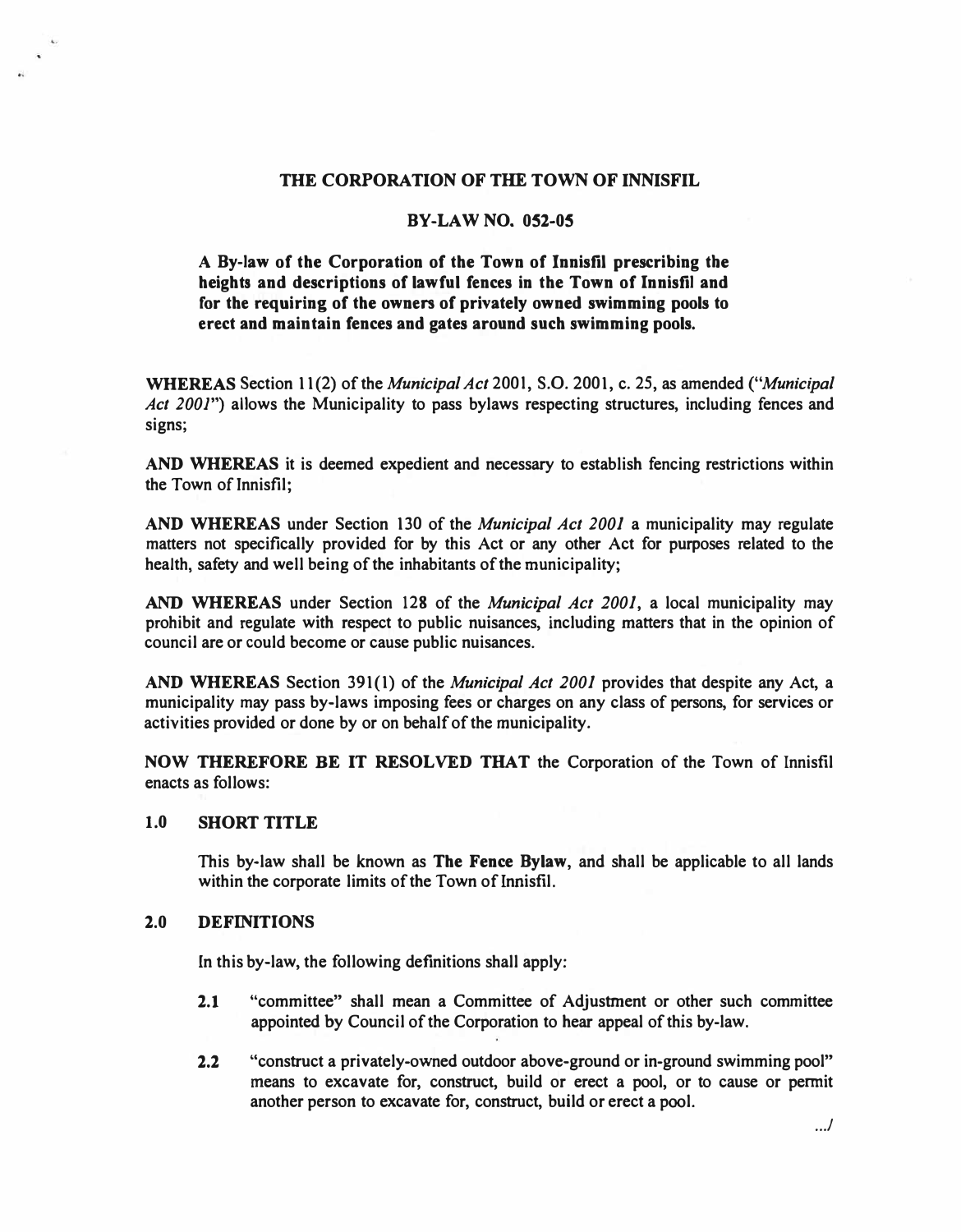## **Page 2 of 12**

## **of By-law No. 052-05**

- **2.3** "Corporation" means The Corporation of the Town of Innisfil.
- 2.4 "fence" shall mean any fence, wall (other than a wall of a building), gate or other **structure or partition made of wood, metal or other substance which is used to enclose, separate, provide privacy or divide, in whole or in part, a yard or other land, or to separate or purport to separate land not under common ownership.**
- **2.5 "ground level" shall mean the ground level at the boundary line but where the ground levels are not the same on both sides of the boundary, the higher of such ,levels shall be considered as ground level for the purposes of the fence.**
- **2.6 " pool"** 
	- **(i) means a body of water or an area which is designed to contain a body of water, more than 0.6 metre in depth at any point or more than 500 litres of water, be used for swimming, bathing, wading or ornamental purposes, and shall include man-made water gardens,**
	- (ii) **includes, without limiting the meaning of sub-paragraph** (i) **of this paragraph, a structure for such purposes that is located at, below or above ground level, but**
	- **(iii) does not include a natural body of water or stream.**
- **2. 7 "permit" means permission or authorization in writing from the Town Official to erect enclosures around pools as regulated by this by-law.**
- **2.8 "sight triangle" has the same meaning as in the zoning by-law that applies to the property.**
- **2.9 "Town Official" means the officer(s) or employee(s) of the Corporation appointed to administer and enforce this by-law or his or her designate.**

## **3.0 GENERAL PROVISIONS**

### **3.1 Application**

- **3.1.1 The requirements of this by-law apply to all properties within the geographic limits of the Corporation, except where otherwise provided.**
- **3.1.2 If there is a conflict between a fencing requirement established by another by-law of the Corporation and a fencing requirement of this by-law, the requirement that establishes the higher standard in terms of protecting the health, safety and well-being of the inhabitants of the Corporation prevails to the extent of the conflict.**

 $\epsilon_{\perp}$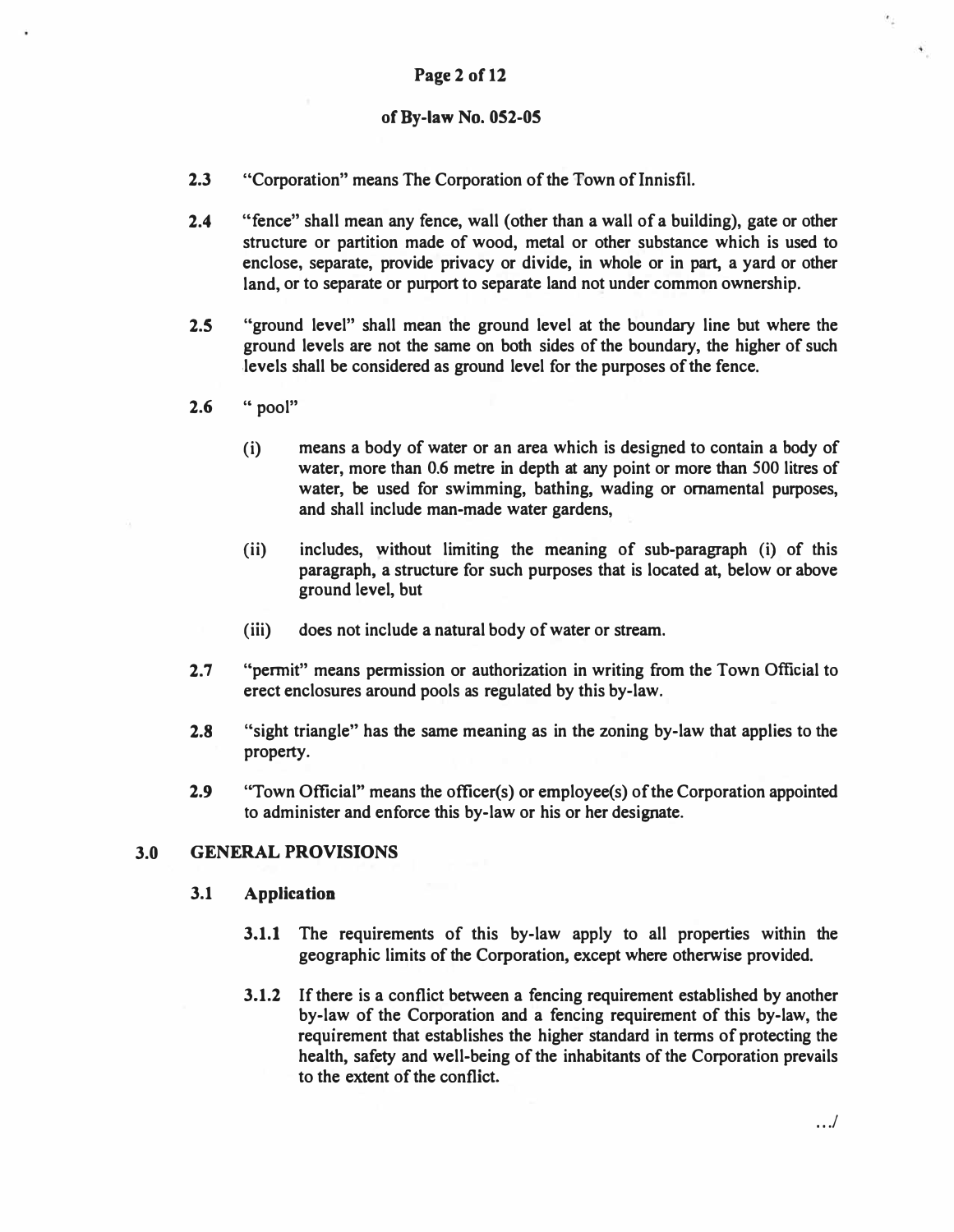## **Page 3 of 12**

..

## **of By-law No. 052-05**

- **3.1.3 The requirements of this by-law with respect to pool fences apply equally to both in-ground pools and above-ground pools.**
- **3.1.4 The requirements of this by-law do not apply to a fence which is required and approved as a condition of the development or redevelopment of land, and such fence shall be deemed to be in compliance with this by-law.**
- **3.1.5 The requirements of this by-law with respect to pool fences do not apply to a pool that is owned by a government or other public agency or authority or a natural occurring body of water or stream, or body of water established by a person and used for watering livestock, irrigation or storm water management.**
- **3.1.6 The requirements of this by-law with respect to pool fences do not apply to a'pool that was constructed lawfully at a time when no pool fence was required.**
- **3.1.7** The requirements of this by-law do not apply to a fence that was **constructed lawfully prior to the day on which this by-law came into force. However, the requirements of this by-law become applicable when any change to a fence is made after the day on which this by-law came into force. Additionally, the requirement of this by-law with respect to pool fences apply to a fence whose purpose changes as a result of a pool being constructed after the day on which this by-law comes into force and which now acts as a pool fence.**
- **3.1.8 The requirements of this by-law with respect to the height and material used and electrification do not apply to a fence on an agricultural property that is necessary for agricultural purposes.**
- **3.1.9** The requirements of this by-law with respect to the height of fences do not **apply to a fence surrounding a sports or recreational facility that was constructed lawfully.**

## **3.2 Maximum Height - RESIDENTIAL**

**No person shall erect, construct or maintain a fence in a residential zone or on a property that's principle use is of a residential nature greater than 1.82 metres (6 feet) in height in the Corporation, notwithstanding a fence within 6.1 metres (20 feet) of the front lot line shall be restricted to not more than .9 metres (3 feet). Both of which shall be measured from ground level to the highest point on the fence.**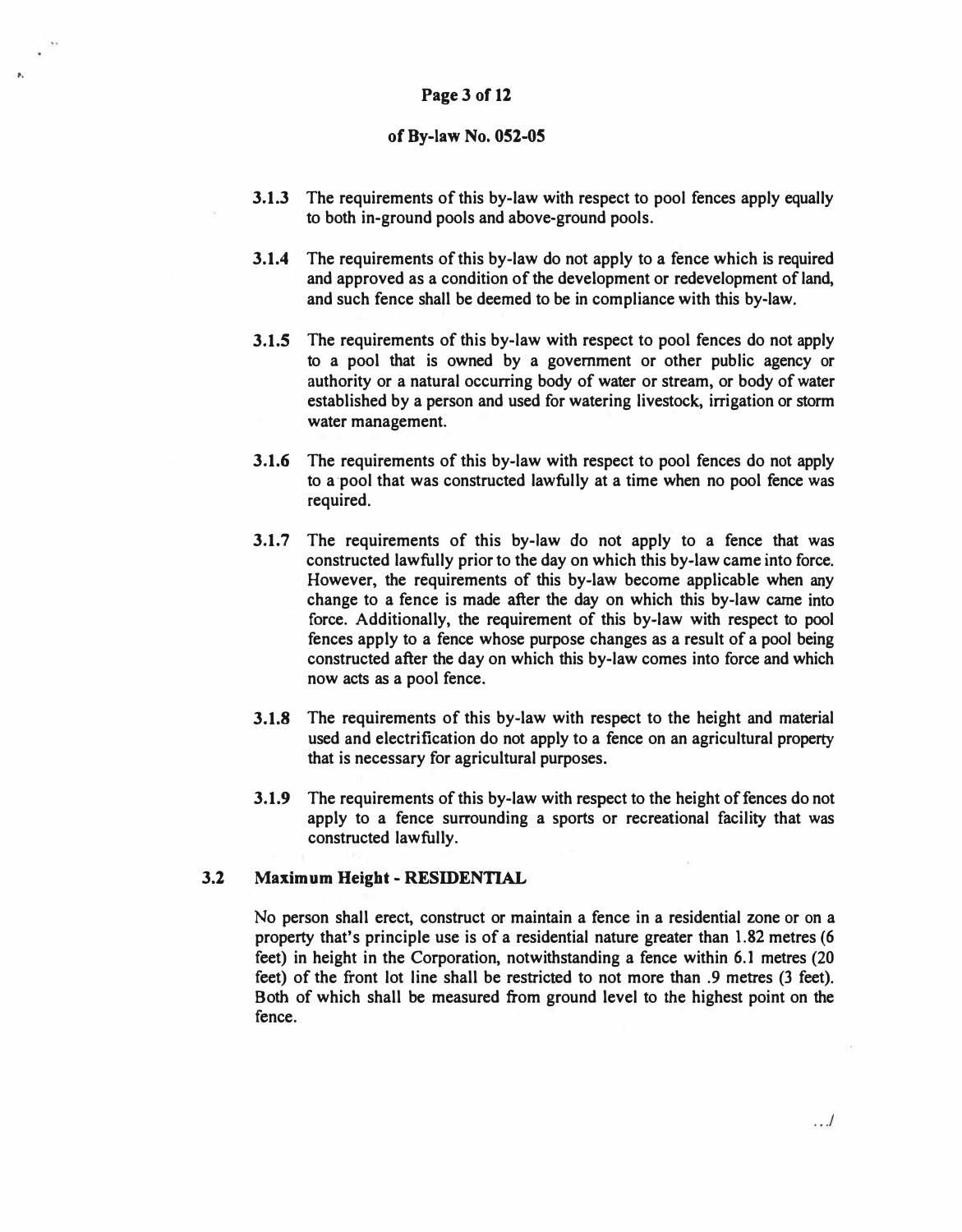## **3.3 Maximum Height- COMMERCIAL/INDUSTRIAL/INSTITUTIONAL**

**Subject to the requirements of other applicable By-laws, no person shall erect, construct, or maintain a fence in a commercial or industrial zone or on a property that's principle use is of a commercial, industrial or institutional nature greater than 2.4 metres (8 feet) in height in the Corporation.** 

### **3.4 Barbed Wire**

**Subject to Section 3.4 of this by-law, no person shall erect, construct or maintain a fence composed wholly or partly of barbed wire or other barbed material in the Corporation, unless such barbed wire or other barbed material is cantilevered from the top of such fence in a direction away from adjacent properties, including highways, and is at a height of not less than 2.1 metres (7 feet) above ground level.** 

### **3.5 Barbed Wire Exemption**

**Despite Section 3.3, a person may construct a fence consisting wholly or partly of barbed wire or other barbed material on or around an agricultural property, industrial property, public utility, installation for the generation and distribution of electricity, pipeline values, storage site for chemicals or explosives, sludge pit or other property used for a similar or related purpose.** 

### **3.6 Existing Barbed Wire**

**Section 3.3 of this by-law shall not prohibit an existing barbed wire fence enclosing land assessed for fann/commercial/industrial/institutional purposes at the coming into effect of this by-law and continuing to be so assessed.** 

### **3. 7 Electrified Wire**

**No person shall construct a fence consisting wholly or partly of electrified wire material on or around a residential property or on or around a residential property or on or around a non-residential property that adjoins a residential property, highway or public property.** 

#### **3.8 Electrified Wire Exemption**

**Despite Section 3.5 a person may construct a fence consisting wholly or partly of electrified wire material on agricultural property, regardless of the use of the adjoining properties.** 

. . *.I* 

•.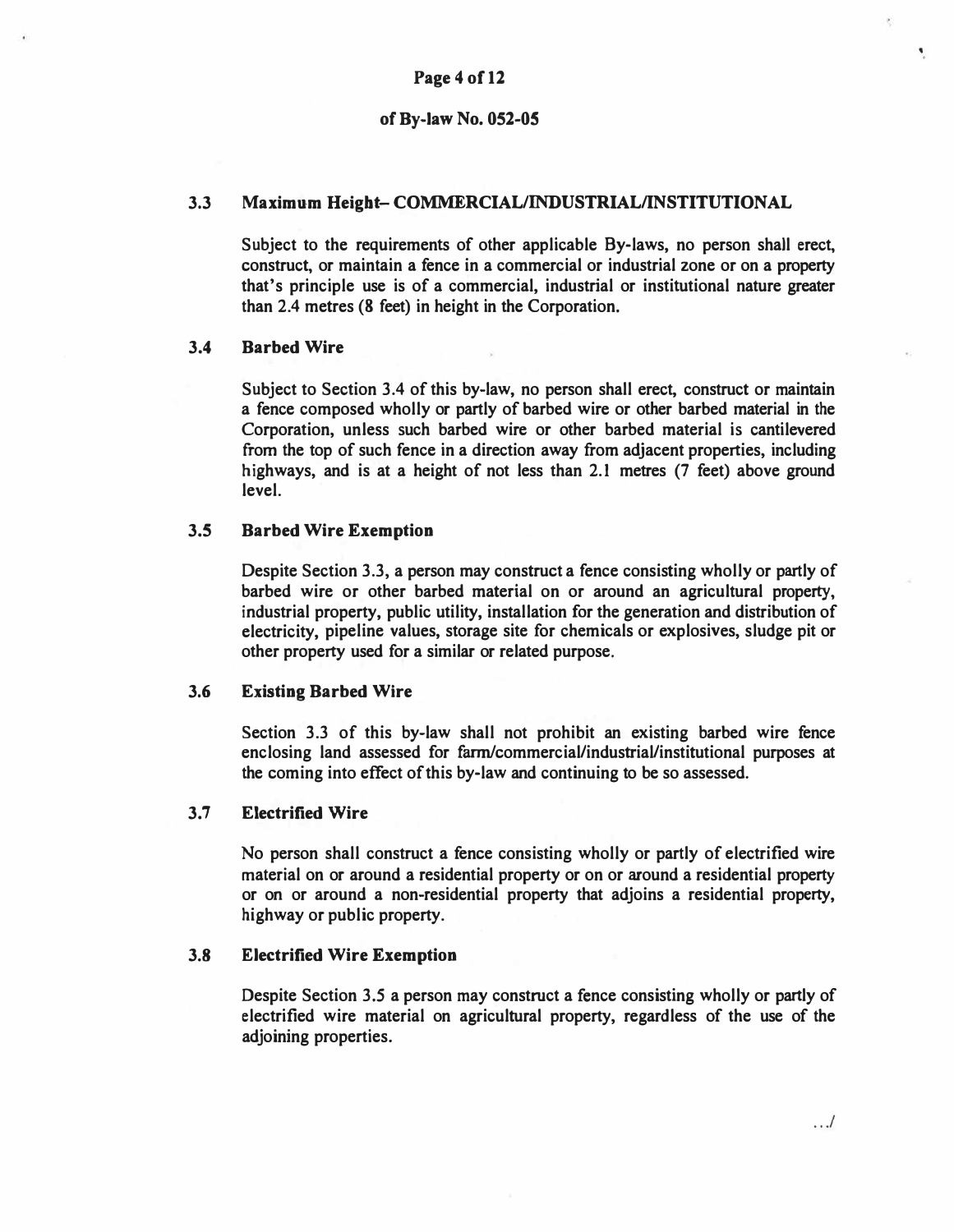## **Page 5 of 12**

## **of By-law No. 052-05**

## **3.9 Engineered Designed Fences**

**Engineered fencing required for the protection of the public adjacent to public lands and constructed for or by the Corporation shall be exempt.** 

## **3.10 Maintenance**

Ł

**Every owner shall maintain their fence in good repair and in compliance with the applicable provisions of this by-law.** 

## **3.11 Restriction on Municipal Right-of-Way**

**No person shall, without having statutory authority to do so, erect, construct or maintain in or upon any street in the Corporation any fence, pole, post, pillar or wire or other construction.** 

## **3.12 Removal of Restrictions on Municipal Right-of-Way**

**Any fence, pole, post, pillar or wire or other construction erected, constructed or maintained contrary to the provisions of Section 3.9 of this by-law shall be removed by the person upon whom notice is served in writing. In the event of non-compliance with such notice, the Corporation may cause the same to be removed at the expense of the said owner or occupier and such expense shall be a debt due by such owner or occupier to the Corporation and the same may be recovered in like manner as municipal taxes.** 

## **4.0 POOLS**

### **4.1 Permit Requirements**

**No person is to place water in a privately owned outdoor swimming pool or allow water to remain in such a pool unless there is erected and maintained the fences and gates prescribed by this Section. No person is to construct a privately owned outdoor above-ground or in-ground swimming pool until:** 

- **(a) an application for permit, including plans showing fences and gates are filed with the Town Official , and**
- **(b) the Town Official issues a permit certifying the approval of such application and plans.**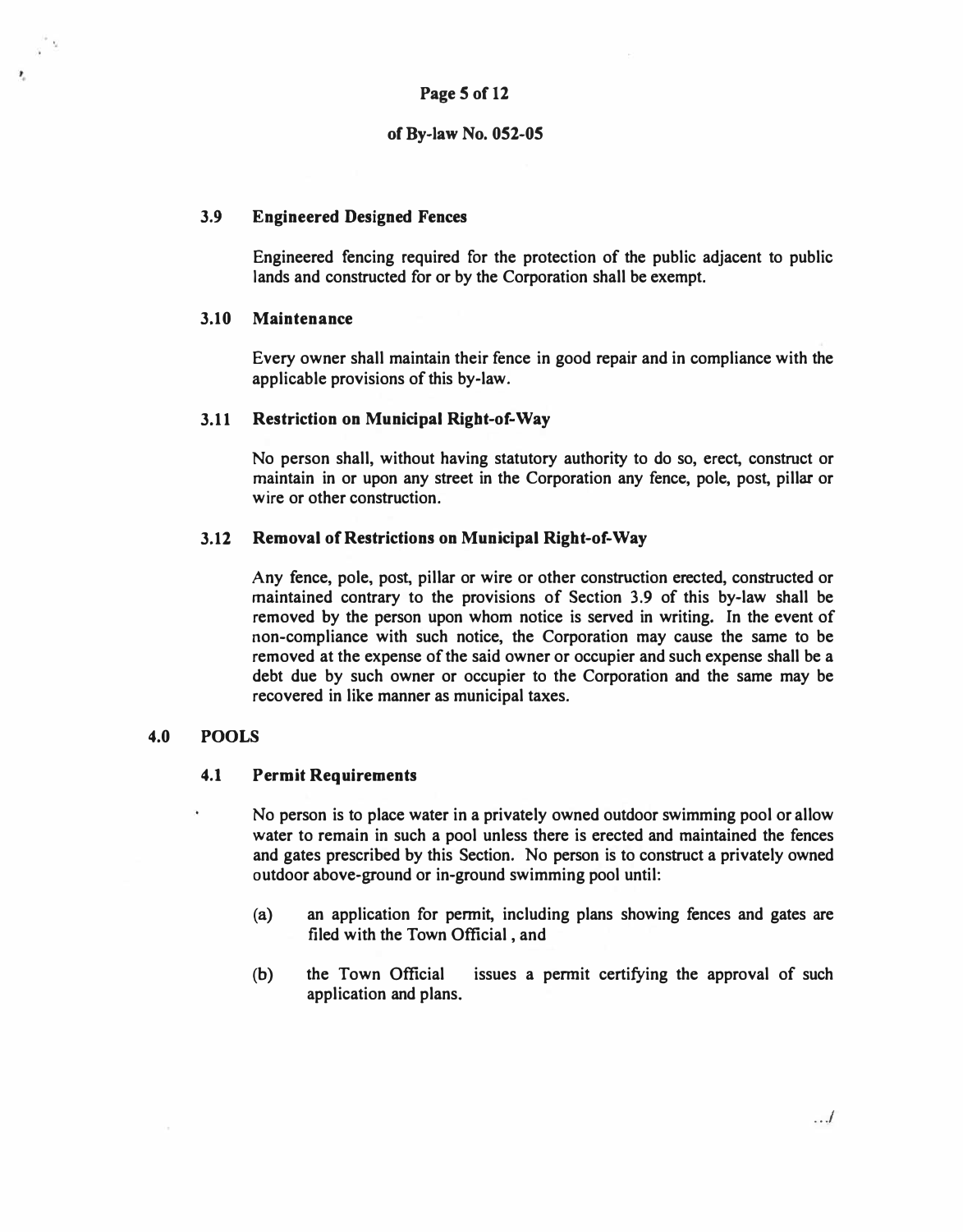## **Page 6 of 12**

## **of By-law No. 052-05 (as amended by By-law 081-07-July 25/07)**

### **4.2 Application for a Permit**

- **(a) To obtain a pennit the owner shall file an application in writing by completing the prescribed fonn ;**
- **(b) Except as otherwise pennitted by the Town Official, every application shall:**
	- **i) identify and describe in detail the work to be covered by the permit for which an application is made,**

۹.

- **ii) describe the land on which the pool is to be located by a description that will readily identify and locate the building lot,**
- **iii) be accompanied by two (2) complete sets of plans showing details of the enclosure as well as its relationship to lot lines, buildings and fences, wells, septic systems and natural features,**
- **iv) be accompanied by the applicable fee, and**
- **v) state the names, addresses and telephone numbers of the owner and the contractor perfonning the work.**
- **(c) The Town Official may revoke a pennit issued:**
	- **i) if it was issued on mistaken, false or incorrect information;**
	- **ii) if, after six (6) months after its issuance, the construction in respect of which it was issued has not been seriously commenced;**
	- **iii) if it was issued in error.**

### **4.3 Conditions of Permit Issuance**

- **4.3.1 Every owner of a privately owned outdoor swimming pool is to enclose such a pool by a fence extending from the ground measured vertically to a height of not**  less than 1.2 metres (4 feet), constructed of:
	- **(a) wire of a size not less than twelve (12) gauge galvanized or plastic coated with links of an opening of not more than thirty-eight (38) millimetres (1.5 inches), or**
	- **(b) steel panels or wood materials that are of equivalent strength to the fence described in paragraph 4.3.1 a) of this Section and with no opening therein, other than for a gate, greater than one hundred ( 100) millimetres ( 4 inches) in width, or**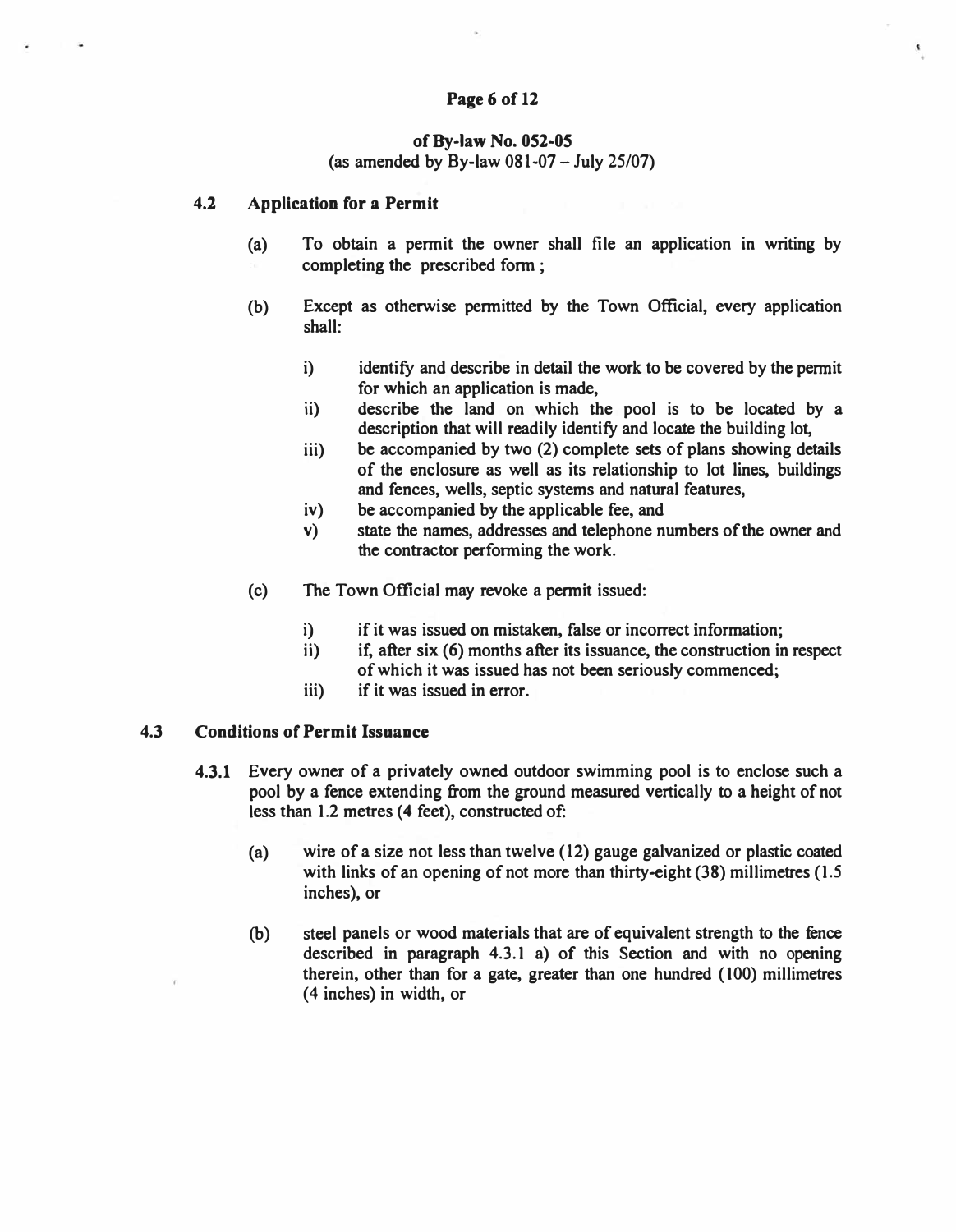# ,. **Page 7 of 12**

## **of By-law No. 052-05**

(as amended by By-law  $081-07 -$  July 25/07) (as amended by By-law  $036-08$  – April 16/08)

- ( c) masonry comprised of brick or concrete block with no opening therein from the ground measured vertically to a height of not less than 1.2 metres ( 4 feet), except for a gate, such fence is to be located so that entry to the swimming pool is only possible by means of one or more gates in such fence.
- (d) a fence shall, if of other materials and construction, be of such character and quality that in the opinion of the Town Official provides and maintains an equivalent degree of safety to the type of fencing specified in Sections  $4.3.1(a)$  through to  $4.3.1(c)$ .

Notwithstanding anything contained in this Section a fence is not required to restrict access from the lake of a lakefront property.

- **4.3.2.** The fence described in this Section:
	- (a) is to be equipped with a gate or gates, of the same material and height as is described in the above together with locks and self-latching/self-closing devices located and arranged at the top and inside of the gate, so as to prohibit entry by closing and locking when such pool is not under competent supervision, and
	- (b) is not to contain barbed wire or any facility for projecting electric current, and
	- ( c) is not to contain any projections that will facilitate climbing, and
	- (d) is to be located more than 1.25 metres (4 feet, 2 inches) from any building or tree or any other projection which would facilitate climbing over the swimming pool fence, and
	- (e) is to be setback from the pool by no less than 1.2 metres (4 feet).
- **4.3.3** Every gate is to be kept closed and locked at all times when the privately owned outdoor swimming pool is not under competent supervision.
- **4.3.4** The fence enclosing any privately owned outdoor swimming pool may have a wall or wall of a building as part of such fence provided the wall is at least 1.2 metres (4 feet) in height measured vertically from the ground but if the wall has any door or doors, such door or doors are to be kept securely locked when the pool is not under competent supervision.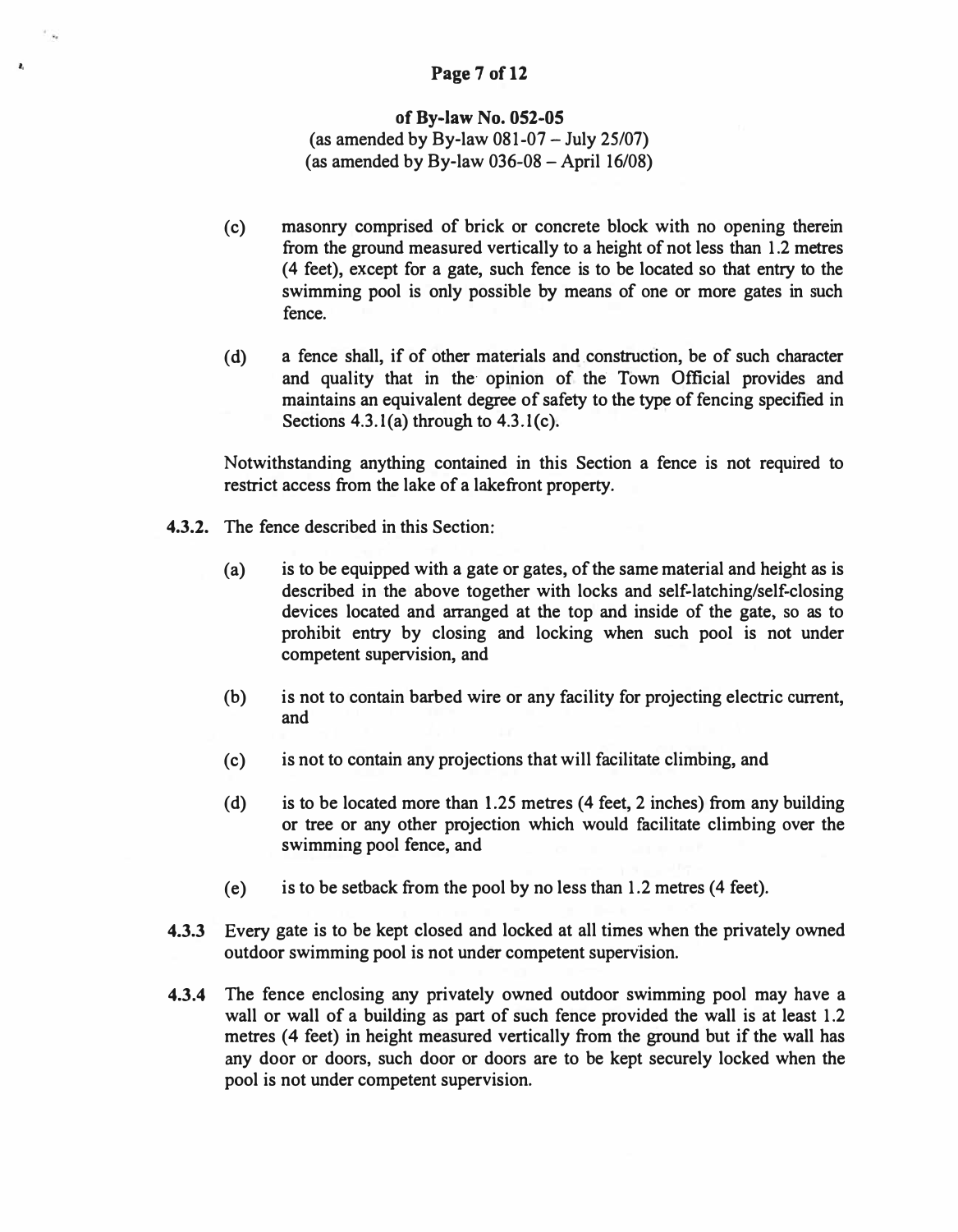## **4.4 Exemptions - Platform**

- **4.4.1 The provisions of Section 4.3.4 hereof do not apply to a privately owned outdoor swimming pool that has an attached platform if:** 
	- **(a) the pool wall has a minimum height of 1.25 metres (4 feet, 2 inches) measured from the abutting grade to the top of the pool wall, and**
	- **(b) the platform is attached to the entire perimeter of the pool at a height of not less than 1.25 metres (4 feet, 2 inches) above grade, and**
	- **(c) the platform deck is a minimum of 1.2 metres (4 feet) around the entire pool; and**
	- **( d) the perimeter of the attached platform is protected by a continuous balustrade of not less than .9 metres (3 feet) in height, and**
	- **(e) the entrance or entrances to such pool have a gate that complies with Section 4.3.2 hereof, but if any structure or other projection is attached or not attached to the wall of the pool that would facilitate climbing, then such structure or projection is to be enclosed by a fence and gates as prescribed in Section 3 hereof.**

## **5.0 HOTTUBS**

¥.

**No person shall install, construct or use any structure commonly known as a "hot tub", ''whirlpool", or "spa" unless any such structure is provided with a secure cover fully capable of closing the opening thereto and which cover is locked using the manufacture's recommended lock to prevent access when the structure is not in use. Otherwise, these structures must comply with the respective requirements of Sections 4 of this By-law** 

### **6.0 MINOR VARIANCE**

- **6.0.1 Any person may seek an exemption from the requirements of this by-law by applying for a minor variance.**
- **6.0.2 The Committee may grant a minor variance if, in its opinion, the general intent and purpose of the by-law are maintained or if the Committee is satisfied, after allowing input from the applicant and property owners within 30 metres (100 feet), that the variance is appropriate.**
- **6.0.3 The Committee may attach terms and conditions to the minor variance, including the dates for which it is to be in effect. The minor variance shall be invalid if these terms and conditions are contravened.**

. . *.I* 

۰.

£.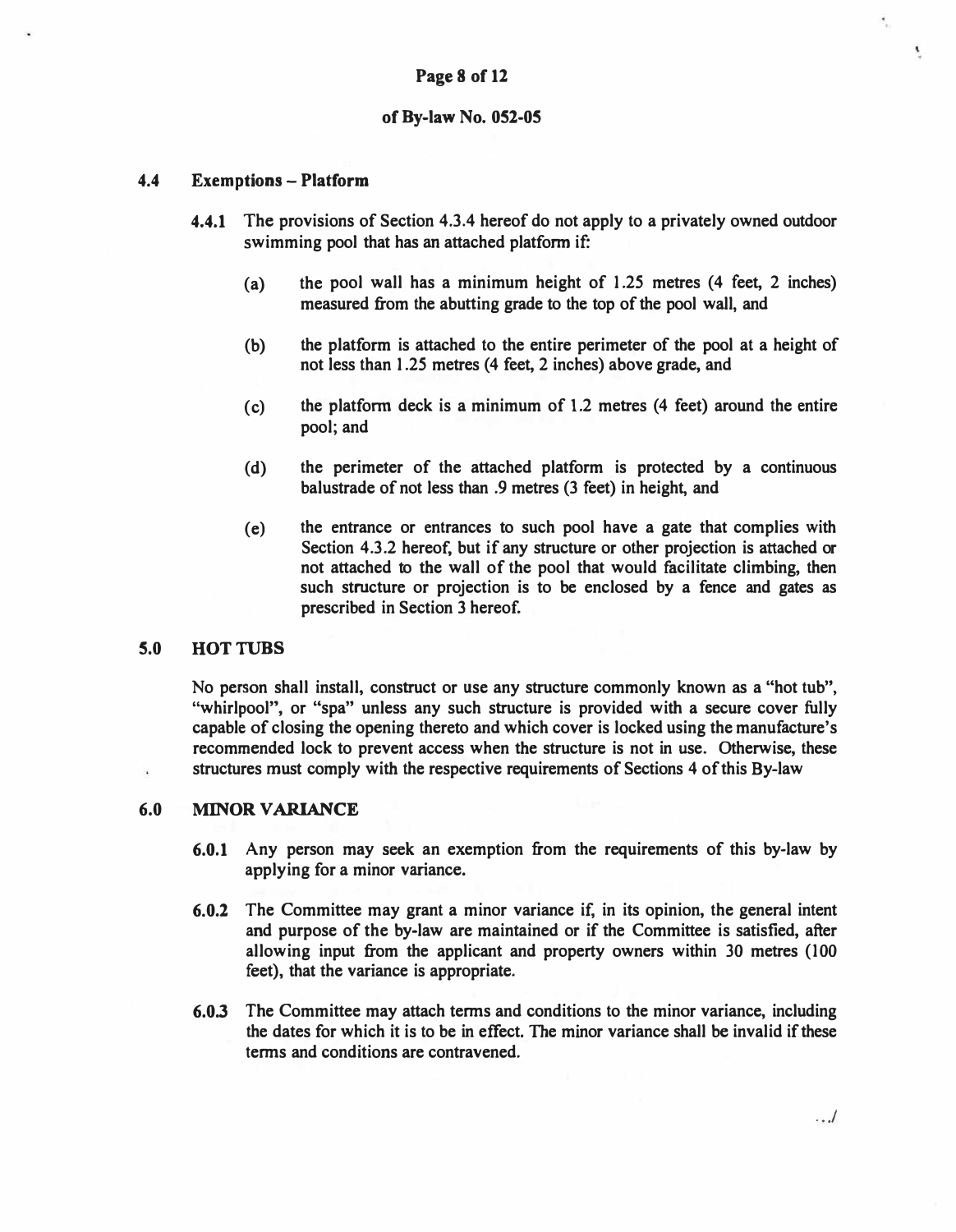## **Page 9 of 12**

#### **of By-law No. 052-05**

**6.0.4 Where notice is to be provided by the Corporation under this by-law, it will be given by prepaid registered mail or personal service to the last known address of the owner of the property.** 

### **7.0 ORDERS**

,.

- **7.1 The Town Official may issue Orders under this by-law, directed to an owner or to any person or persons whom he or she believes to have care and control of property on which a fence, swimming pool or swimming pool enclosure is located:** 
	- **(a) if a fence or swimming pool enclosure is not constructed or used in accordance with any of the provisions of this by-law or;**
	- **(b) if the construction of a fence or swimming pool enclosure is, in the opinion of such issuer, substantially suspended or discontinued or incomplete, or;**
	- **(c) if a fence or swimming pool enclosure permits, presents, or causes an unsafe condition or hazard to exist.**

**Such orders issued under this Section shall specify the nature of the contravention, the Section of the by-law contravened and the time allotted for the contravention to be abated.** 

- **7.2 No person shall hinder or obstruct, or attempt to hinder or obstruct any inspector in the exercise of a power or the performance of a duty under this by-law.**
- **7.3 An inspector may enter onto property at any time if the inspector is of the opinion that his or her presence is necessary to address immediate health and safety conditions which appear to present imminent danger or hazards to persons.**
- **7.4 Service of the Order** 
	- **(a) The Order shall be served on the owner of the property and such other persons affected by it as the inspector determines and a copy of the order may be posted on the property.**
	- **(b) An Order required by this by-law is to be served personally or by regular mail sent to the known address of the person to whom notice is to be given or to that person's agent for service.**
	- **(c) If the Order is sent by regular mail the service shall be deemed to have been made on the third day after the day of mailing.**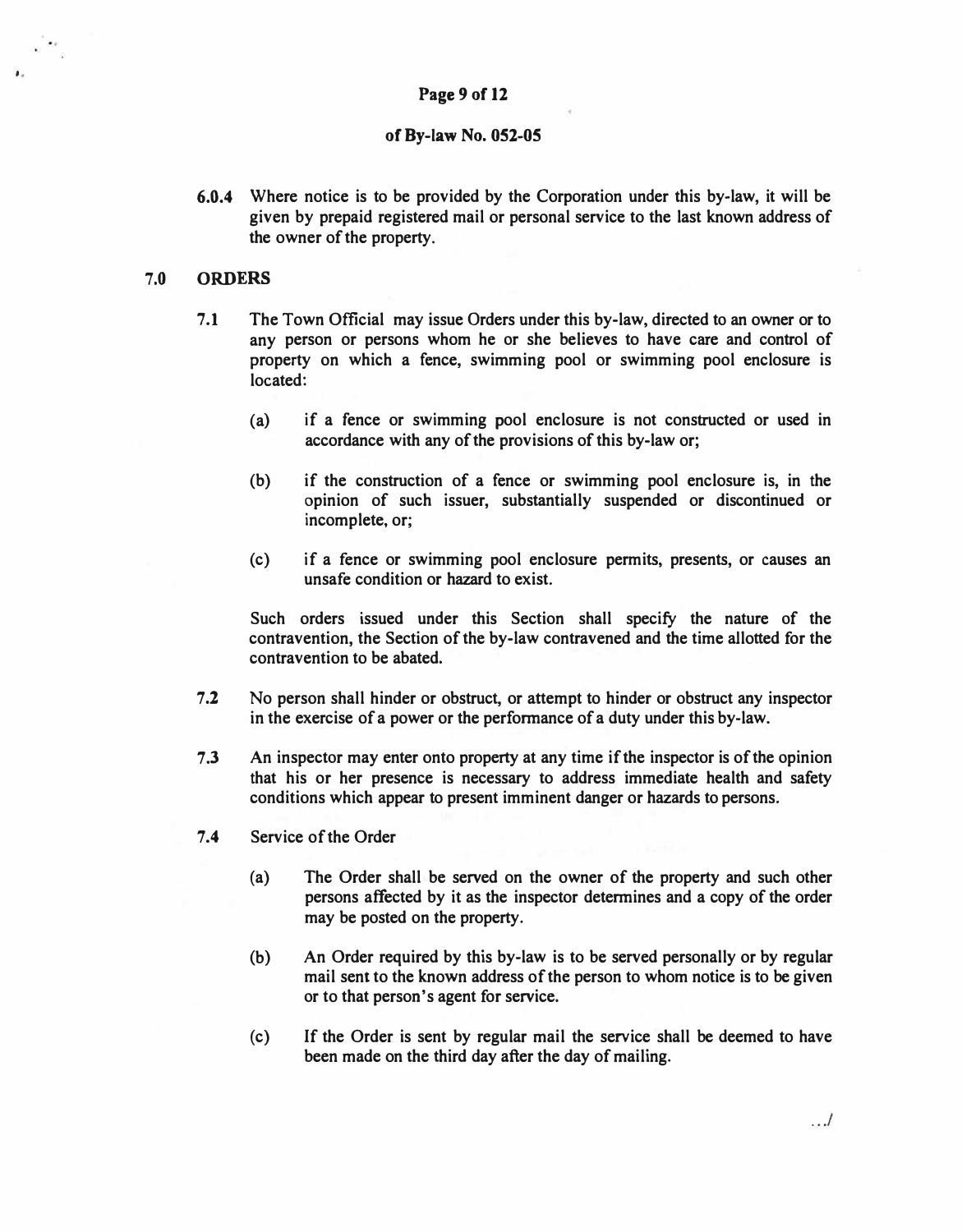### **8.0 ENFORCEMENT**

- **8.1 The Director of Planning and Development or his/her designate and any Town Official as may be appointed from time to time shall administer this by-law.**
- **8.2 This by-law shall be enforced by a Town Official as appointed or his/her designate**

#### **9.0 OFFENCES**

**Every person who contravenes any of the provisions of this by-law is guilty of an offence. For particularity, and not limiting the generality of the foregoing, the owner, lessee and occupant of any property on which a fence is constructed other than in accordance with the provisions of this by-law, with respect to which an offence against this by-law is committed, shall be deemed to have committed an offence.** 

#### **10.0 PENAL TIES**

- **10.1 Every person who is convicted of an offence is liable to the maximum fine as provided for in the** *Provincial Offences Act,* **R.S.O. 1990, c. 33, as amended.**
- **10.2 When a person has been convicted of an offence under this by-law,** 
	- **(a) the court in which the conviction has been entered; or**
	- **(b) any court of competent jurisdiction thereafter, may, in addition to any penalty imposed on the person convicted, issue an Order prohibiting the continuation or repetition of the offence by the person convicted, pursuant to Section 442 of the** *Municipal Act,* **S.O., 2001, c. 25, as amended from time to time.**
- **10.3 If deemed an unsafe situation or an emergency, the Corporation may cause the pool to be temporarily fenced or drained of all water until such time as the required fence has been completed. The cost of such work shall be borne by the property owner and may be collected in a like manner as taxes according to Section 427 (3) of the** *Municipal Act,* **S.O., 2001, c. 25, as amended from time to time.**
- **10.4 Set fines may be established for certain offences contained in this by-law. Such set fines shall be established pursuant to the** *Provincial Offences Act,* **R.S.O. 1990, c. 33, as amended from time to time, and shall become effective upon the approval of same by the Senior Judge of the Ontario Court of Justice, Provincial Division.**

 $\ddot{\phantom{0}}$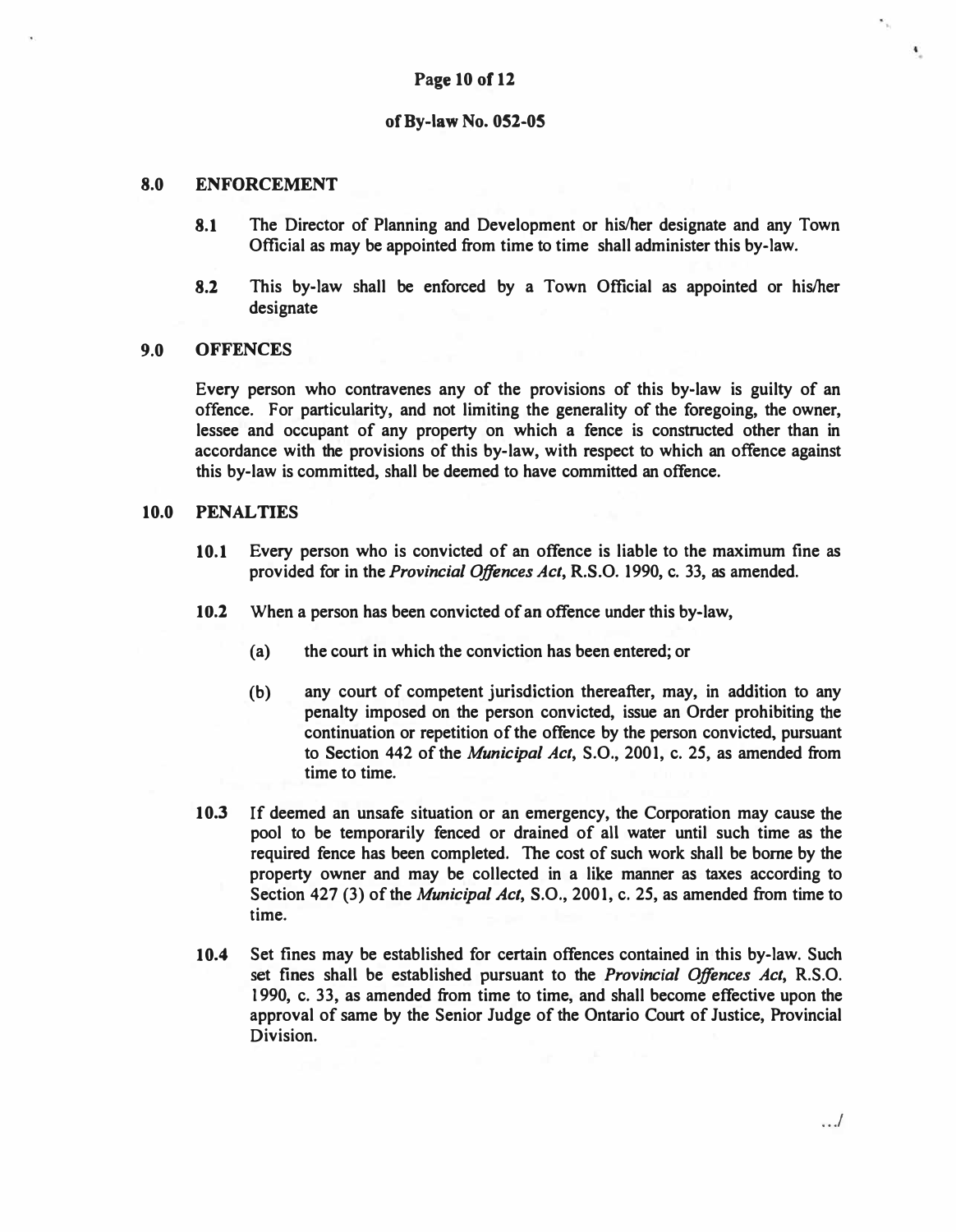## **11.0 LIABILITY**

..

**An Owner of a swimming pool and associated pool fence shall be responsible for its upkeep and maintenance and for ensuring compliance with the requirements of this bylaw.** 

## **12.0 DISPUTES RESPECTING FENCES**

- **12.1 Disputes between property owners regarding fences will be governed by the** *Line Fences Act,* **R.S.O. 1990, c.L.17. Section 4 of the** *Line Fences Act* **provides that an owner may request fence-viewers to view and arbitrate the matters in dispute respecting the fence. Following the viewing, the fence-viewers shall make an award respecting the matters in dispute. The award shall state that a fence shall be constructed and maintained and kept up to mark the boundary between adjoining lands, and shall specify the location of the fence, the description of the fence, including the materials to be used, the date by which the construction or reconstruction shall be commenced, and the date by which such work shall be completed, and the proportion of the cost to be paid by each party.**
- **12.2 If the parties involved have a dispute with respect to the location of the fence, the materials being used to construct or reconstruct the fence, maintenance or up keep, the apportionment of the cost of constructing, reconstructing or maintenance of the fence, or other related issues, the owner may notify, in the prescribed form, the Clerk of the Corporation that the owner desires fence-viewers to view and arbitrate the matters in dispute.**
- **12.3 Pursuant to section IO of the** *Line Fences Act* **if an owner is dissatisfied with the award the owner may appeal to the referee for the appeals division, within fifteen days of receiving a copy of the award. The decision of the referee is final.**

## **13.0 ENACTMENT**

**This by-law shall take effect and come into force on and from the date it is passed by Council.** 

## **14.0 SEVERABILITY**

**If a court of competent jurisdiction should declare any Section of this by-law, or part thereof, to be invalid, such Section or part thereof is deemed severable from this by-law and shall not be construed as having influenced Council to pass the remainder of this bylaw and it is the intention of Council to pass the remainder of the by-law shall survive and remain in force.**